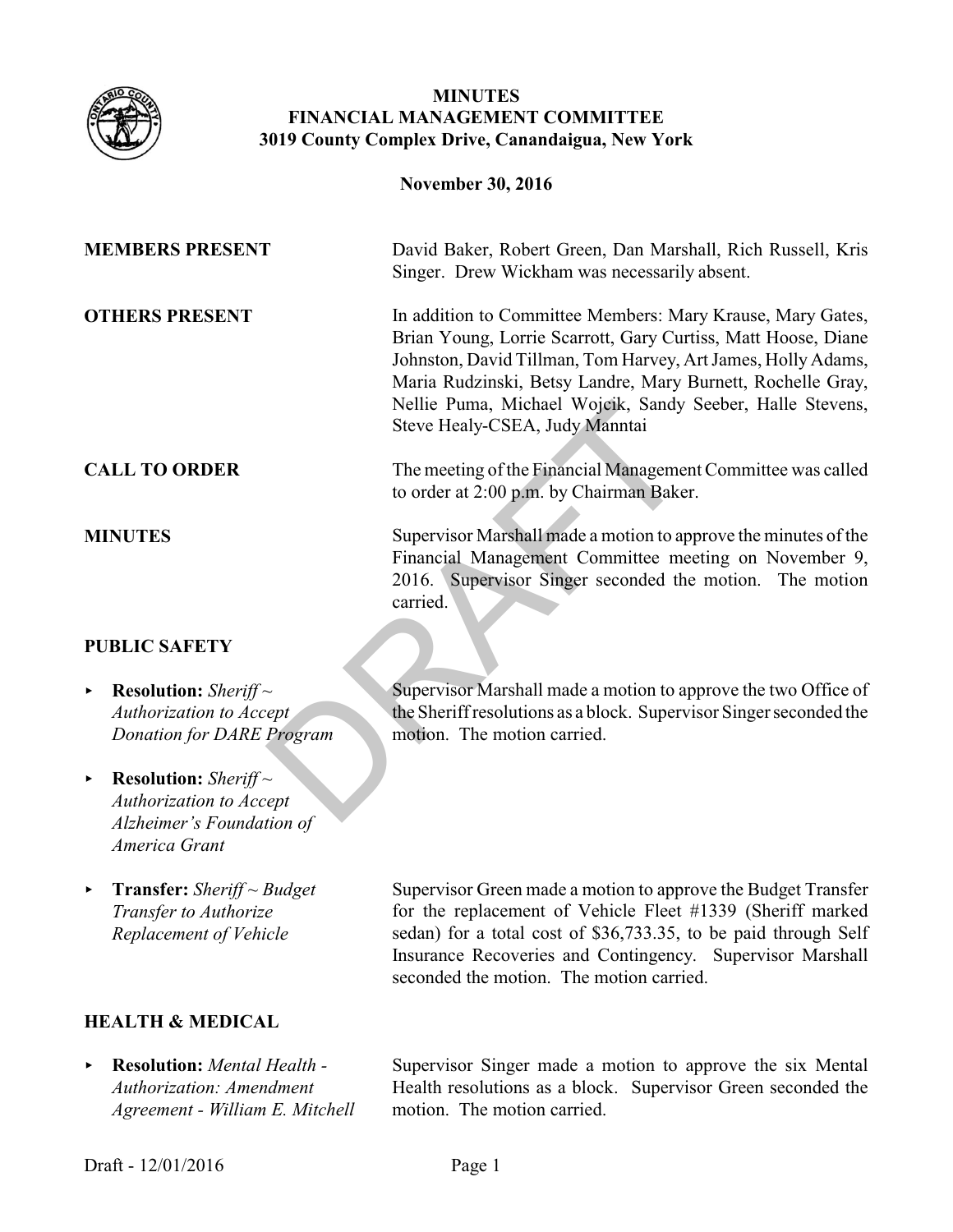- < **Resolution:** *Mental Health ~ Authorization: Amendment Agreement - NYSARC, Inc. - Ontario Chapter*
- < Resolution: *Mental Health ~ Authorization: Amendment Agreement - NYSARC, Inc. - Ontario Chapter*
- < **Resolution:** *Mental Health ~ Authorization: Amendment Agreement - Finger Lakes Parent Network*
- < **Resolution:** *Mental Health ~ Authorization: Amendment Agreement - Unity House of Cayuga County, Inc. - Unity Employment Services*
- < **Resolution:** *Mental Health ~ Amendment Authorization for Renewal of Professional Consultant Contract - Council on Alcoholism and Addictions of the Finger Lakes*  Lakes Parent<br>
Health ~<br>
dment<br>
downth<br>
downth<br>
couse of<br>
- Unity<br>
s<br>
Health ~<br>
- Council on<br>
dictions of the<br>
Health ~<br>
Health ~<br>
Health ~<br>
Health ~<br>
Health ~<br>
Health ~<br>
Health ~<br>
Health ~<br>
Health ~<br>
mal<br>
mation for
- < **Resolution:** *Mental Health ~ Amendment Authorization for Renewal of Professional Consultant Contract - Finger Lakes Addictions Counseling and Referral Agency*

#### **HUMAN SERVICES**

- < **Transfer:** *DSS ~ Budget Transfer to Cover Overtime Shortfall*
- < **Resolution:** *Office for the Aging ~ Authority to Cancel Uncollectible Debts*

Supervisor Russell made a motion to approve the budget transfer. Supervisor Singer seconded the motion. The motion carried.

Supervisor Russell made a motion to approve the resolution to deem as uncollectible the OFA unpaid balances of \$1,049.11. Supervisor Singer seconded the motion. The motion carried.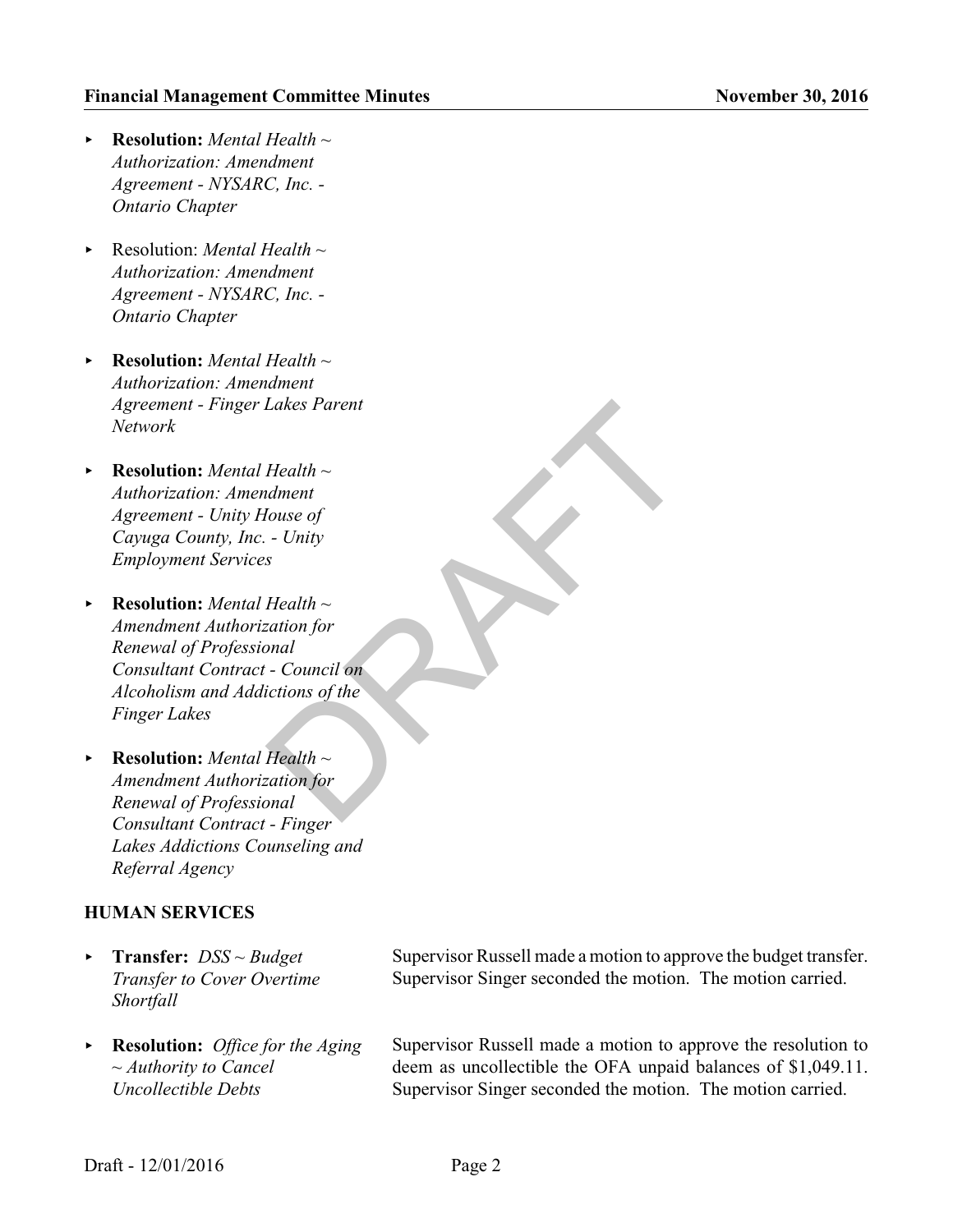# **GOVERNMENT OPERATIONS & IMPROVED METHODS**

- < **Resolution:** *County Administrator ~ Adoption of Ontario County Grant Administration Policy*
- < **Resolution:** *County Administrator ~ Adoption of Ontario County Sub-Recipient Monitoring Policy*

## **PUBLIC WORKS / PLANNING**

< **Resolution:** *Planning ~ Authorization to Accept the NYS Office of Parks Recreation and Historic Preservation Project Planning for Improvements to Ontario County Beach and Deep Run County Park on Canandaigua Lake*

## **CAPITAL PROJECTS**

- < **Resolution:** *Highway ~ County Road 10 Intersection Improvements and Preventive Maintenance - CP 10-2009: Closing of Capital Project*
- < **Resolution:** *2015 FLCC Capital Maintenance Project ~ CP 01-2015: HVAC Rehabilitation in the Fine Arts and Graphic Design Area - Approval of Change Order CO01-02 with UDN*
- < **Resolution:** *2015 FLCC Capital Maintenance Project ~ CP 01- 2015: HVAC Rehabilitation in the Fine Arts and Graphic Design Area - Approval of*

Supervisor Green made a motion to approve the two Government Operations county policy resolutions. Supervisor Singer seconded the motion. The motion carried.

Supervisor Russell made a motion to approve the resolution as presented for the 2017 Planning Department budget. Supervisor Green seconded the motion. The motion carried. MANING<br>
Example the NYS<br>
Supervisor Russell made a motion to appropriate the NYS<br>
Fraction and<br>
The and Deep<br>
S<br>
S<br>
S<br>
S<br>
S<br>
P<br>
Supervisor Russell made a motion to fil<br>
Capital Project 06-2009. Supervisor Green<br>
The motio

Supervisor Russell made a motion to file the resolution to close Capital Project 06-2009. Supervisor Green seconded the motion. The motion carried.

Supervisor Russell made a motion to approve the three FLCC resolutions as a block. Supervisor Marshall seconded the motion. The motion carried.